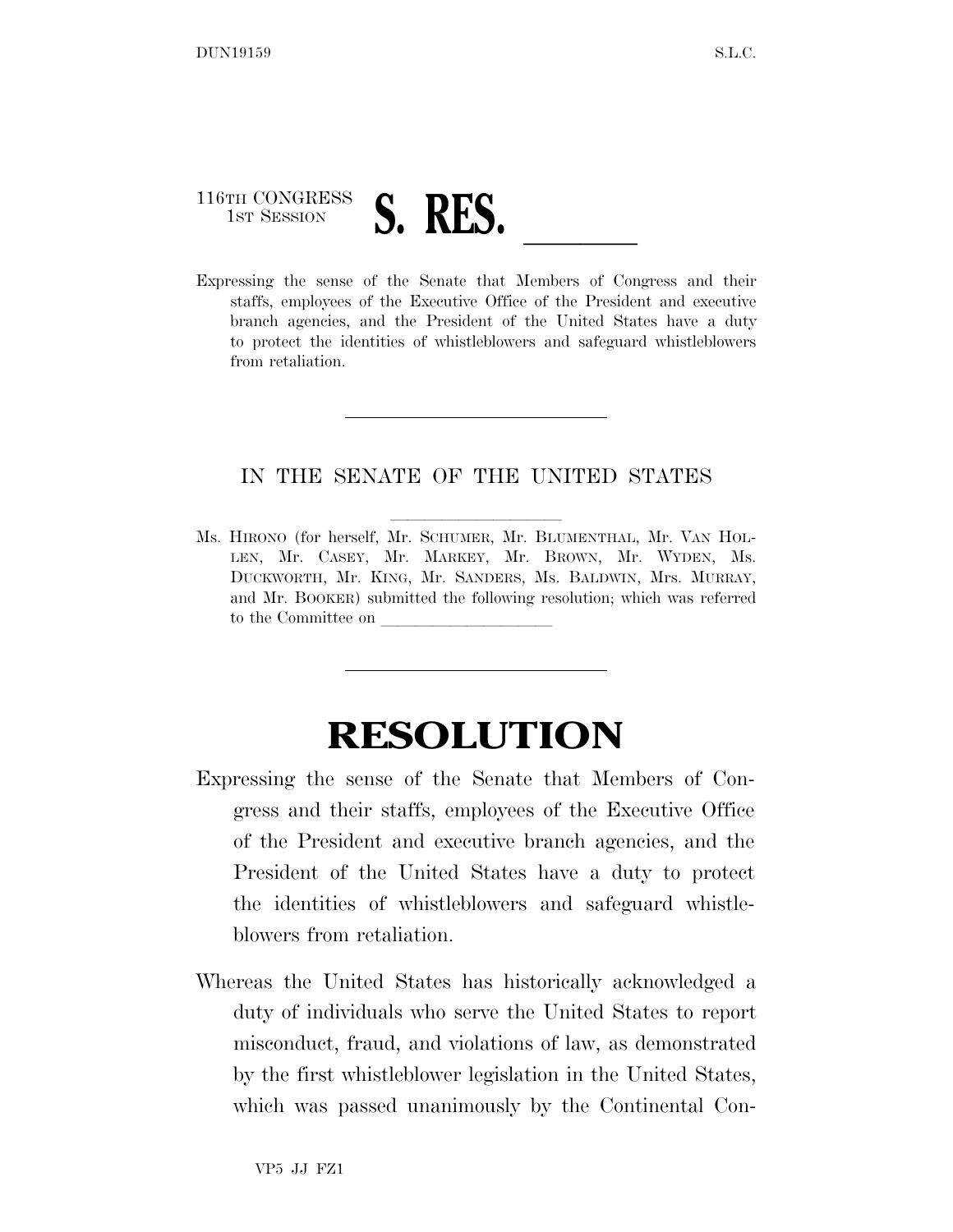DUN19159 S.L.C.

2

gress on July 30, 1778 and read, ''*Resolved*, That it is the duty of all persons in the service of the United States, as well as all other the inhabitants thereof, to give the earliest information to Congress or other proper authority of any misconduct, frauds or misdemeanors committed by any officers or persons in the service of these states, which may come to their knowledge'' (legislation of July 30, 1778, reprinted in Journals of the Continental Congress, 1774–1789, ed. Worthington C. Ford et al. (Washington, DC, 1904–37), 11:732);

- Whereas the duty to report misconduct, fraud, and violations of law remains, irrespective of the motives of a whistleblower, and, therefore, impugning the motives of whistleblowers has no relevance to the public interest in exposing and correcting improper or illegal conduct;
- Whereas, for each of the past 7 years, including most recently in Senate Resolution 194, 116th Congress, agreed to July 23, 2019, the Senate has recognized that ''whistleblowers risk their careers, jobs, and reputations by reporting waste, fraud, and abuse to the proper authorities'' and ''serve the public interest by ensuring that the United States remains an ethical and safe place'';
- Whereas a whistleblower lawfully filed a complaint on August 12, 2019, with the Inspector General of the Intelligence Community, who determined that the complaint appeared ''credible'' and involved a matter of ''urgent concern'' in accordance with section  $17(d)(5)$  of the Central Intelligence Agency Act of 1949 (50 U.S.C. 3517(d)(5)) (commonly known as the ''Intelligence Community Whistleblower Protection Act of 1998''); and
- Whereas 90 former national security officials who served in Democratic and Republican administrations wrote an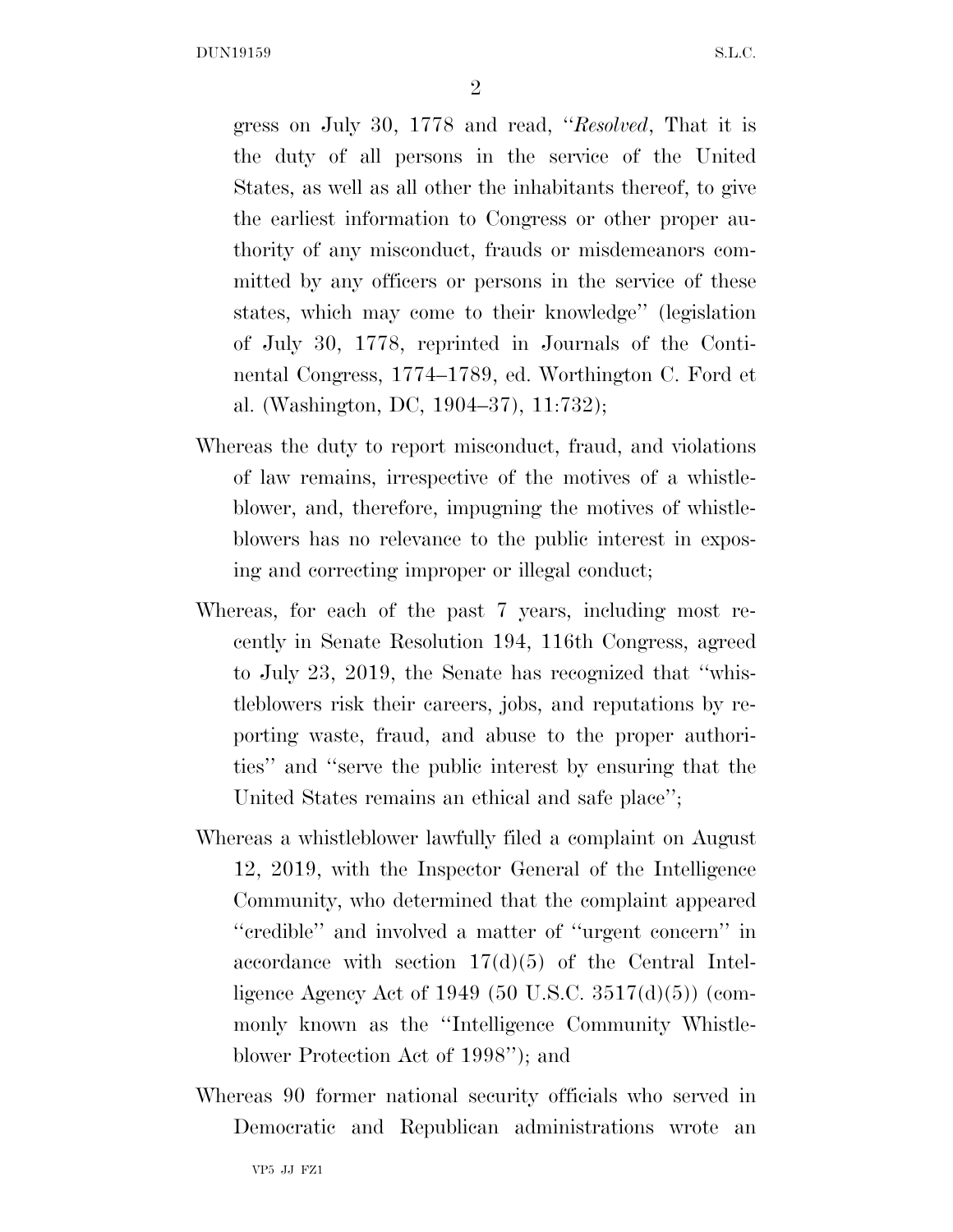DUN19159 S.L.C.

open letter to the people of the United States stating, ''Whatever one's view of the matters discussed in the whistleblower's complaint, all Americans should be united in demanding that all branches of our government and all outlets of our media protect this whistleblower and his or her identity. Simply put, he or she has done what our law demands; now he or she deserves our protection.'': Now, therefore, be it

*Resolved,* That the Senate—

 (1) appreciates employees and contractors, working on behalf of the taxpayers of the United States, who ''blow the whistle'' to the appropriate authorities by honest and good faith reporting of misconduct, fraud, misdemeanors, and other crimes;

 (2) acknowledges the contributions of whistle- blowers to combat abuse, fraud, and violations of laws and regulations of the United States that have helped to safeguard the national security of the United States, democracy, and the rule of law in the United States; and

 (3) recognizes that the duty affirmed by Con- gress since the founding of the United States to re- port misconduct, fraud, and violations of law calls 16 for a corresponding duty of Members of Congress and their staff, employees of the Executive Office of the President and executive branch agencies, and the President of the United States to